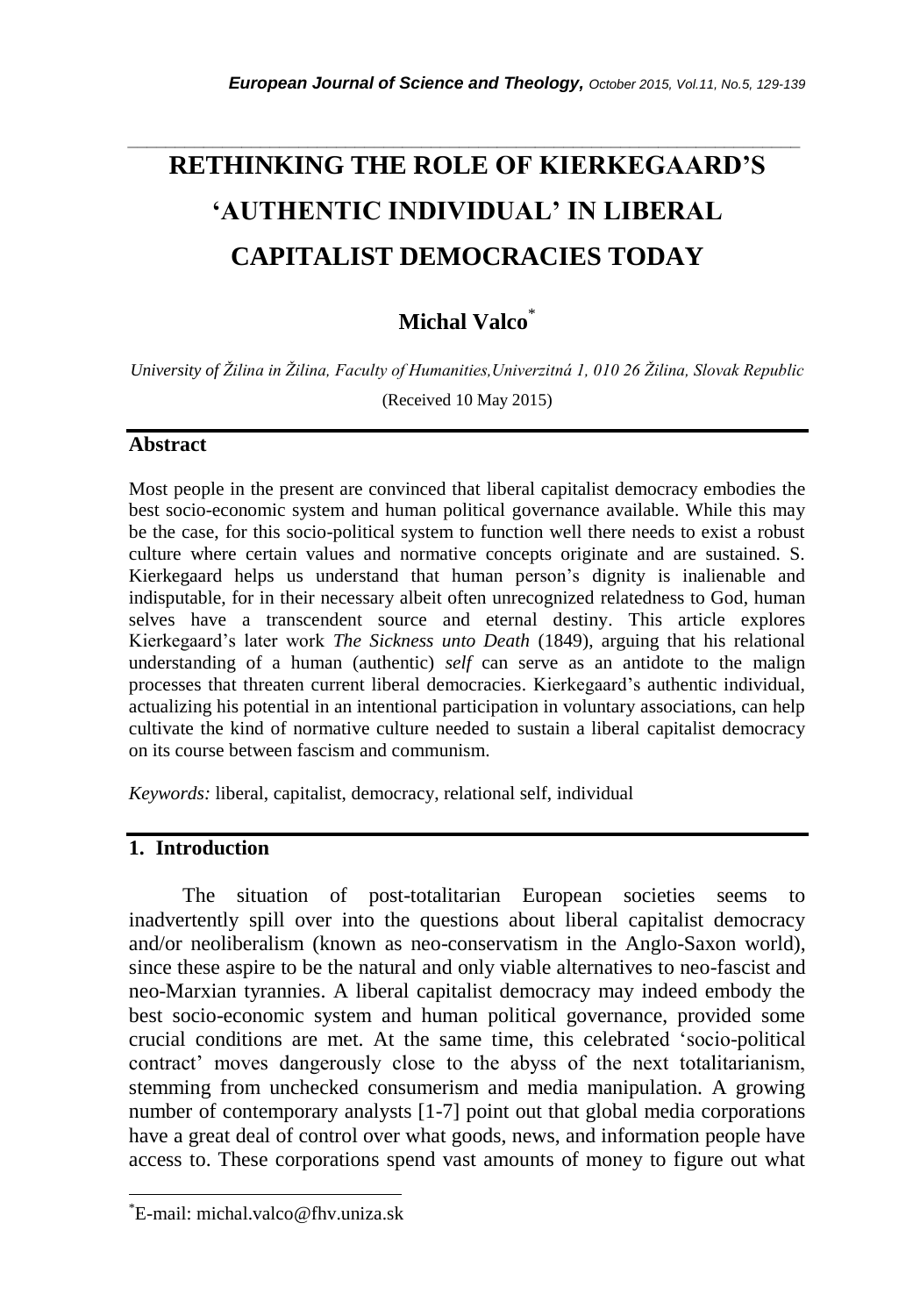buzzwords and cultural mirages their target audiences will respond to. Their goal, though unarticulated, is clear: to be more efficient in marketing whatever it is they (the new political aristocracy, social engineers, and/or economic oligarchs) wish to sell – products, services, values, or general outlooks.

Ensuing from this precarious political-economic reality is a peculiar oxymoron, a ‗mob individualism,' in which the chaotic and seemingly autonomous inner self of an individual is latently herded within an intentionally designed crowd mentality toward a desired goal. Human individuals thus end up trapped in unsatisfying, mediocre lives of narrow horizons and an acute lack of depth, experiencing their existence as mere numbers in a mindless crowd.

Uneasiness over the prevalence of this sort of individualism in the Western societies has deep roots. In our day and age, this uneasiness seems to be more than ever justified by what appears to be an unchecked atomization of our social, economic, and cultural realities. Recent collectivist and etatistic solutions have not worked and will not work. I wish to argue that in order to promote the things we hold dear – such as personal responsibility, stable families, the wellbeing of local communities, as well as a healthy measure of social empathy on a national level – we need to support voluntary action whereby individuals, families and groups of people (including the religious ones) can freely come together for a shared purpose [8]. Rather than an increase in individualism and fragmentation, we will witness the growth in social cohesion and accountability. A social-engineered dictate of the state apparatus can never achieve this; and neither can arbitrarily clustered mobs of solitary individuals without a shared vision of life and ethos. History offers us a stark contrast in this respect, i.e., the contrast between the French and American revolutions. Both followed and embodied the ideals of individual rights and freedoms, yet while the former degenerated into a brutal anarchy (followed by Napoleon's autocracy), the latter established a basis for a reasonably free society.

It is obvious that trying to portray Kierkegaard as one who supports a particular kind of politics or government policy would be a misunderstanding of both the content and style of his criticism. Nevertheless, his ideas, properly understood and reflected relative to contemporary challenges, might prove to be a very useful resource for current reflection. It is Kierkegaard, among others, who help us understand that individuals are substantial, personal beings, constituted as free and responsible agents [9] meant to live in creative and altruistic relations with others. Their dignity is inalienable and indisputable precisely because their human selves have a transcendent source and eternal destiny (in their necessary albeit often unrecognized relatedness to God), because the divine is their ground of existence as well as their ultimate concern [10]. The ‗positive existentialism' of Søren Kierkegaard, with its ability to interweave the aspect of acute immanence of human self-awareness with the reality of transcendence – as both the anchor and goal of an individual's existence – carries a great potential for contemporary philosophical, religious, and social-ethical discourse [11].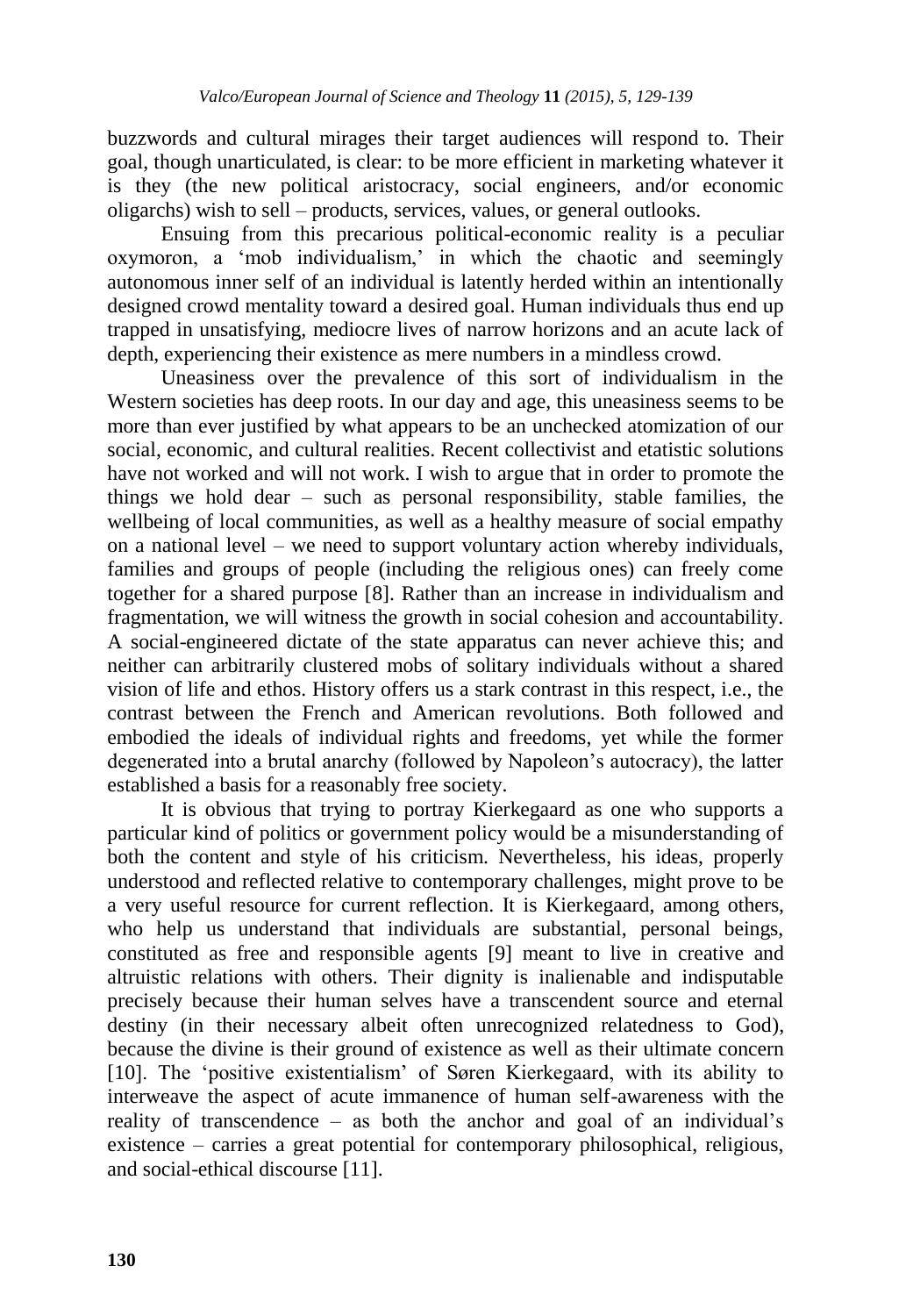In my article, I am exploring this potential on the basis of Kierkegaard's later work *The Sickness unto Death* (1849) [12]*,*arguing that his relational understanding of a human (authentic) *self* can serve as an antidote to the acute sense of loneliness and alienation of postmodern humans, over-burdened with freedom. Moreover, I argue that it is the Kierkegaardian authentic individual, actualizing his potential in an intentional participation in voluntary associations, who can help cultivate the kind of normative culture needed to sustain a liberal society on its course between fascism and communism.

# **2. Terminological issues - 'liberalism' vs. 'neoliberalism'**

The terms 'liberalism' and 'neoliberalism' are somewhat elusive. The main reason for this has to do with the fact that they have meant different things to various people at different points in time. For example, striving to find a 'third way' between the Scylla of fascism and Charybdis of communism, Konrad Adenauer's 'neo-liberalism' of the 1960s was an attempt to combine liberal democracy with market economy while adding certain elements of Catholic social teachings. Hence, Germany's marvellous 'Socialized Market Economy.' In contrast to this, 'neoliberalism' today has rather different connotations. In more recent literature, neoliberalism has begun to be viewed as a return to the earlier, classical liberal economic theories of Adam Smith and his contemporaries, with a more ‗laissez-faire' stance on economic policy issues. Thus, it will be useful to define what we mean when we refer to 'Liberal Capitalist Democracy' and/or to 'Neoliberalism.'

‗Liberalism' as a political ideology is defined by the *Advanced English Dictionary* as a political orientation that "favours social progress by reform and by changing laws rather than by revolution; an economic theory advocating free competition and a self-regulating market‖ [C. Chong, *Liberalism*, in *Advanced English Dictionary*, Windows 8 electronic edition, 2014, http://apps.microsoft.com/windows/en-us/app/advanced-english-dictionary/ 3206ef20-ac28-4001-926b-005a4b5dad2e]. John Locke (1632-1704), Adam Smith (1723-1790), Alexis de Tocqueville (1805-1859), Friedrich August von Hayek (1899-1992) might be counted among the proponents of classical liberalism – representing the conviction that the state ought to play a truly minimalist role in society; whereas Benjamin Constant (or: Henri-Benjamin Constant de Rebecque, 1767-1830), John Stuart Mill (1806-1873), John Dewey (1859-1952), William Henry Beveridge (1879-1963), and John Bordley Rawls (1921-2002), among others, might be counted among the proponents of ‗Modern liberalism' – holding the view that in order to create a more equitable and just society, the state should regulate the market and employ some (though limited) measures of redistribution of wealth. Referring to a shared heritage that elevates the pursuit of such goals as freedom and democratic governance, Einar Thorsten and Amund Lie from the University of Oslo have come to define 'Liberalism' as ―a political programme or ideology whose goals include most prominently the diffusion, deepening and preservation of constitutional democracy, limited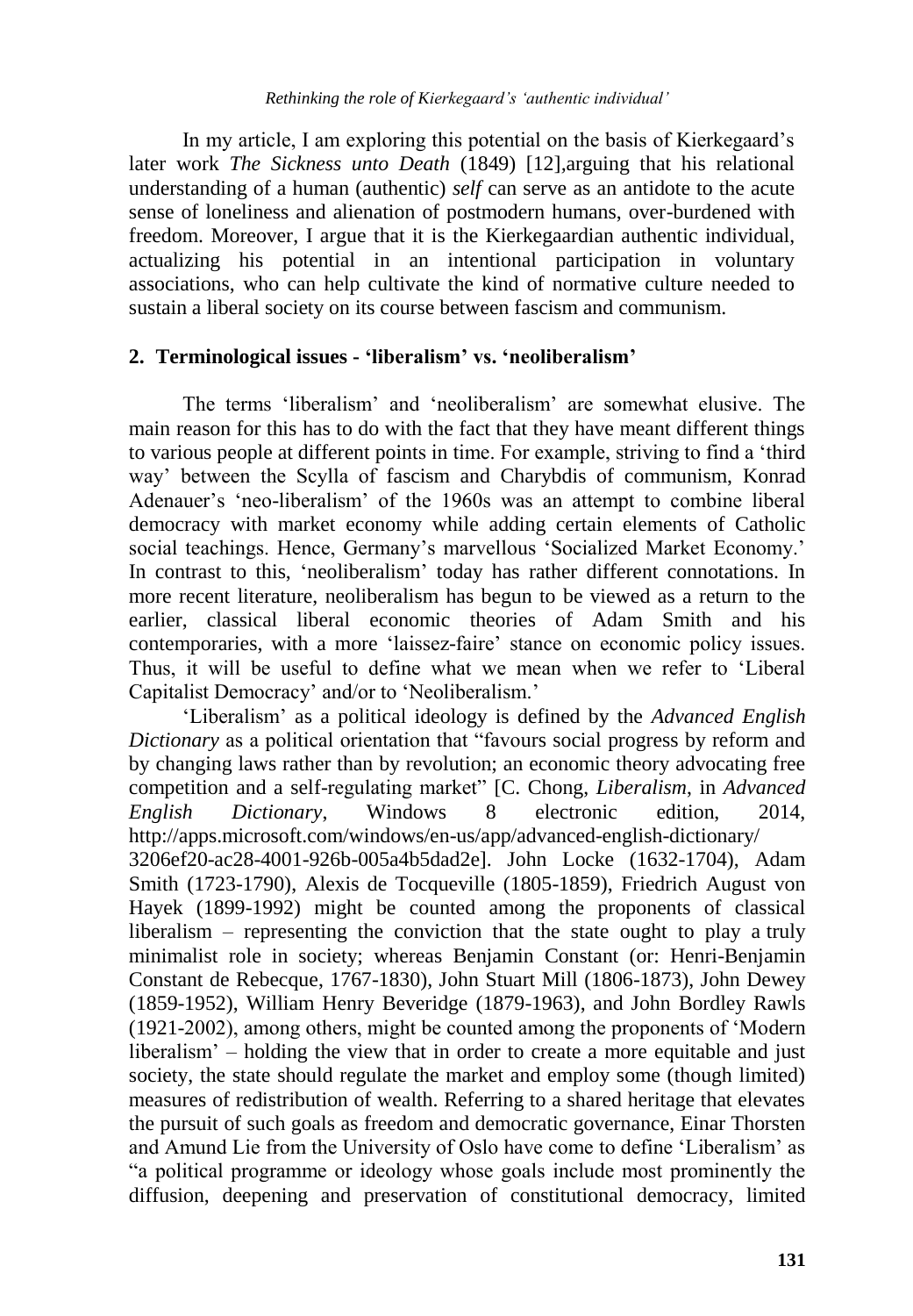government, individual liberty, and those basic human and civil rights which are instrumental to any decent human existence" [D.E. Thorsen and A. Lie, *What is Neoliberalism?*, [Manuscript], University of Oslo, Oslo, 2006, 7, http://folk.uio.no/daget/What%20is%20Neo-Liberalism%20FINAL.pdf].

‗Neoliberalism,' on the other hand, is by the *Advanced English Dictionary*  defined as "a political orientation originating in the 1960s [which] blends liberal political views with an emphasis on economic growth" [http://apps.microsoft.com/windows/en-us/app/advanced-english-dictionary/ 3206ef20-ac28-4001-926b-005a4b5dad2e]. David Harvey (1935-), an influential anthropologist and social critic (of a neo-Marxist vein), argues in his often cited book *A Brief History of Neoliberalism* [6] that the formerly liberal democratic societies in the West have moved away from what we might describe as a prevailing 'democratic governance' with an intentional exercise of political authority, to a new social paradigm, in which a select few enjoy immense benefits at the expense of many. This happens by what Harvey calls ‗accumulation by dispossession,' an unjust taking advantage of the less successful majority of individuals. Such a situation spawns a new set of ‗conditions for politics,' these having been drastically limited by an evergrowing push for neoliberal reforms almost exclusively targeted on economic prosperity. Traditional liberal demands for ‗equality of liberty' have in this situation thus been morphed into a unilateral demand for total entrepreneurial liberty (individual and corporate) along economic lines. Wacquant thus argues that ―[n]eoliberalism is a transnational political project aiming to remake the nexus of market, state, and citizenship from above. This project is carried out by a new global ruling class in the making, composed of the heads and senior executives of transnational firms, high-ranking politicians, state managers and top officials of multinational organizations." [13]

If this is truly the case, then it follows that neoliberal policies could be implemented in autocratic, totalitarian regimes as easily as within liberal democracies. It is no wonder, then, that contemporary neoliberals are sometimes portrayed as sceptics of democracy. Thorsen and Lie offer a sobering prediction/analysis of this socio-economic dynamics: "if the democratic process slows down neoliberal reforms, or threatens individual and commercial liberty, which it sometimes does, then democracy ought to be sidestepped and replaced by the rule of experts or legal instruments designed for that purpose. The practical implementation of neoliberal policies will, therefore, lead to a relocation of power from political to economic processes, from the state to markets and individuals, and finally from the legislature and executives authorities to the judiciary.‖ [D.E. Thorsen and A. Lie, *What is Neoliberalism?*, p. 15]. It is no wonder that when referring to liberal capitalist democracy as ‗the best socio-economic system' and the best model of 'human political governance,' I do not have in mind the above-described, corporate neoliberalism. By liberal capitalist democracy I am referring to a shared heritage of human striving to sustain and uplift individual freedoms and democratic governance, which aims at deepening and preserving of "constitutional"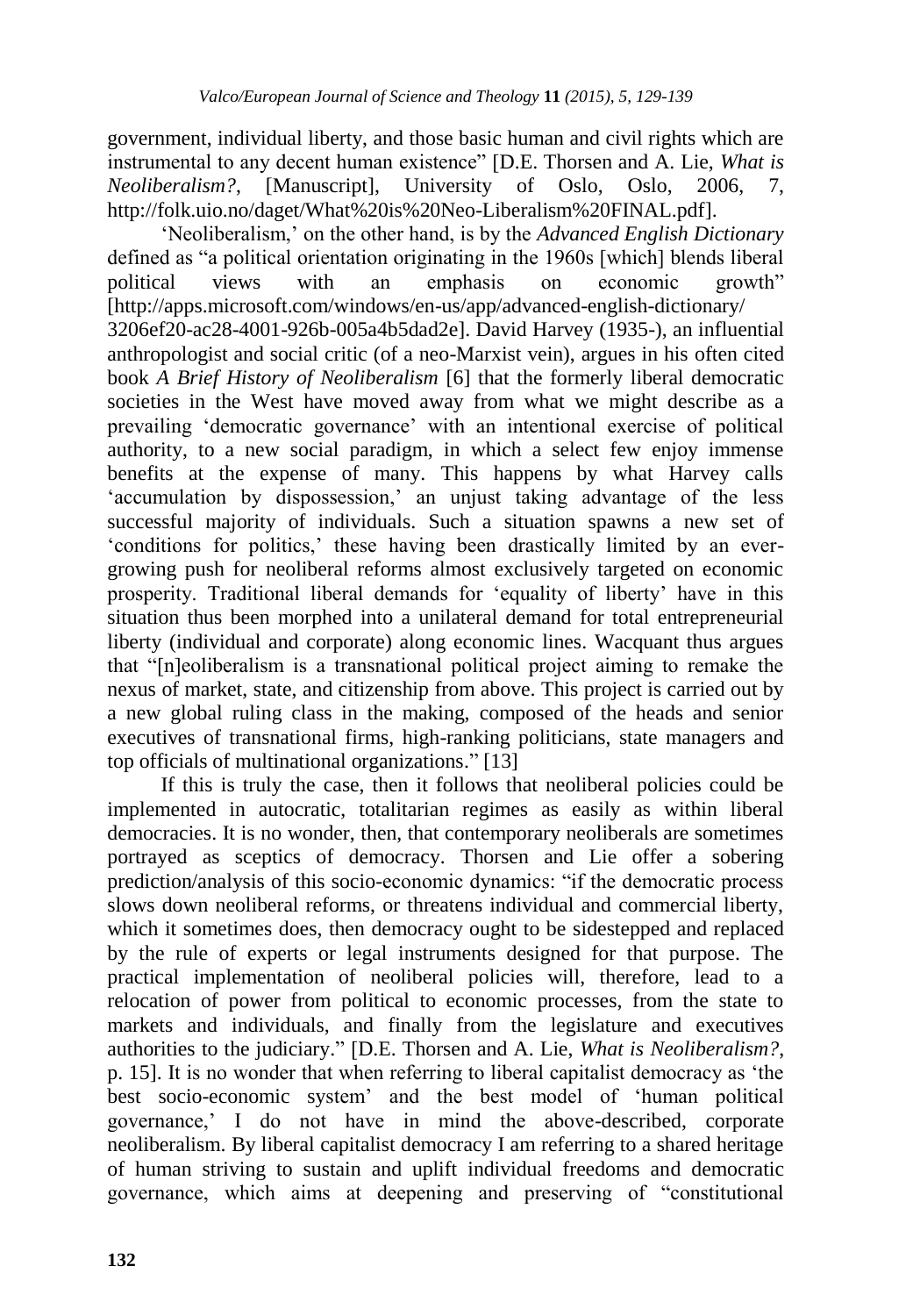democracy, limited government, individual liberty, and those basic human and civil rights which are instrumental to any decent human existence" [D.E. Thorsen and A. Lie, *What is Neoliberalism?*, p. 7]. Nevertheless, even with this optimistic (or ‗optimized') view of liberal capitalist democracy, this politicalsocio-economic system is potentially fragile and can become oppressive. As we experience it today, it exhibits signs of profound decay [14].

# **3. The potential of liberal capitalism and its ambiguous role in Western societies**

In its struggle against the curtailment of personal freedom, liberal capitalism could so far rely not only on the ‗invisible hand of the market' and the reality of personal property (with its corresponding responsibilities) but also on its intertwining with the general culture of human rights and freedoms, including the freedom and practice of religion. This created the much needed social fabric, a complex system of checks and balances fertile with practiced virtues, which precluded the spawning of totalitarian moods and solutions. Where liberal capitalism seems to be weak is in the lack both in clarity and in complexity of its value foundations and political goals. It adjusts too readily, perhaps, to certain changes in social moods and political structures rendering its future political course impossible to anticipate.

This seeming arbitrariness in implementing values and concrete sociopolitical goals becomes most visible in the third-world countries and emerging economies with a fragile, or entirely absent, democratic heritage. In her recent article – 'What if Russia and China don't become more liberal?'– Chrystia Freeland observes that "both countries are attempting to demonstrate a novel proposition: that economic freedoms can be severed from political and civil freedom, and that freedom is divisible" [12]. But are they indeed? And is this a pressing question for us, at all? Or is Freeland right in bringing to our attention Michael Ignatieff's assertion that "[fliguring out how to deal with …[the question analyzing the correlation between economic and civil freedoms] is the greatest strategic and moral question the West faces today," stating further that "[h]ow we answer it will determine the shape of the  $21<sup>st</sup>$  century, much as the struggle with Communism and Fascism shaped the 20<sup>th</sup><sup>20</sup>? [C. Freeland, *What if Russia and China don't become more liberal?*, Reuters Column, June 29, 2012, http://in.reuters.com/article/2012/06/28/column-freeland-idINL2E8HS8  $CV20120628$ ] If Ignatieff is right that "history has no libretto" (We are using here Freelend's summary of Ignatieff's argument that played its role at the 2012 St. Petersburg International Economic Forum) and we thus cannot be certain of the course of development of any society (long term), or, if we put it in Freeland's words, history "isn't marching toward any particular destination, including democracy" [http://in.reuters.com/article/2012/06/28/column-freelandidINL2E8HS8 CV20120628], then what other forces are at work here and what other criteria (besides purely economic ones) must be met in order to attain a free, peaceful, just, prosperous, and sustainable society? What about the cultural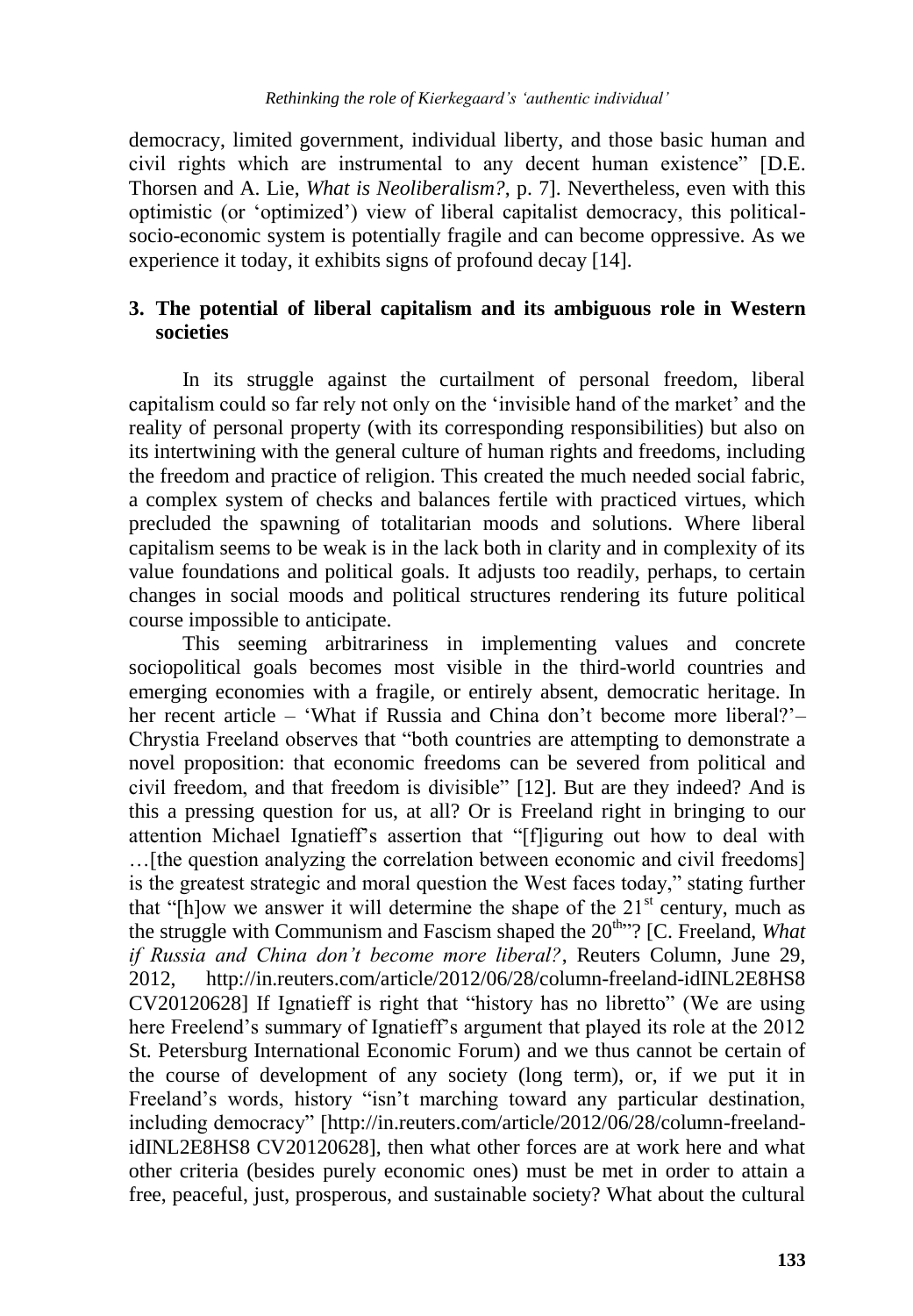forces? And what about the power which operates in the heart of a culture – religion? [15] Is liberal capitalism (i.e., liberal democratic governments) taking the power of culture and religion seriously as a major driving force, motivating the wills and the hearts of individuals and communities (for better or worse)? Or should we rather self-critically admit that our Western societies' regard for and cultivation of liberal capitalism exhibits signs of self-indulgence, a certain measure of arbitrariness in its criteria and goals, and a dangerous disregard of culture and religion when it comes to its constitutive agency in cultivating and sustaining the very system of liberal capitalism and democracy?

Liberal capitalist democracies certainly face many serious problems. The most pressing seems to be the issue of "acute structural violence" [16] that liberal democratic societies struggle with as the divide between the successful and the excluded reveals its abysmal depth. The Enlightenment's dream of an inevitable human progress based on deliberate engagement of objective reason had lost much of its original splendour in the trenches of WW I, only to receive its seemingly ultimate death blow in the death camps of Hitler's 'Dritte Reich,' Stalin's gulags, and over the radioactive ruins of Hiroshima, to name but a few unimaginable disasters, utilizing humanity's most advanced scientific and technological achievements. And while in the realms of Philosophy, Hermeneutics, and Ethics the prevailing mood bears clear signs of a postmodern ‗Shattered Visage' [17], the socio-economic model of neoliberalism continues to present itself, at least in Western liberal democracies, as the indisputably best model (self-evident, with little or no prerequisites!) for a better future of economic prosperity. Has postmodern scepticism avoided the realm of socioeconomic interactions? Or are we with growing urgency beginning to notice a dangerous schizophrenia of wishful thinking and harsh reality? As Anne Allison and Charles Piot (Editors of *Cultural Anthropology* Journal based at Duke University) argue in their Editor's note on 'Neoliberal futures,' "the architecture of time under regimes unilaterally focused on economic growth, individual responsibility, and state pullback can be remarkably schizophrenic" [16]. The schizophrenia is manifested in the tension between believing in the modernist promise of a 'progressively-better future' and the focus on the ‗immediacy of survival' with the corresponding ‗ethics of immediacy'. It is not that the people in neoliberal societies have stopped dreaming altogether but their capacity of casting a hopeful vision of the future has been tainted by the grimness of the new situation. According to Allison and Piot: ―…in the precariousness and risk such dream-making now inhabits, attachments to the present have intensified. Embedded in rhythms of truncated work, interrupted life cycles, and the arrival of foreign migrants or military incursions, imaginings are often radically presentist, collapsed or imploded into the immediacy of survival (especially in today's global peripheries and margins)." [16] We seem to be inhabiting a world in which "the horizon of expectation is turned to the present, to getting through the here and now rather than imagining a there and beyond‖ [16]. However, such a desperate and necessarily narrow-minded outlook on life spawns feelings of frustration, feeding a sense of hopelessness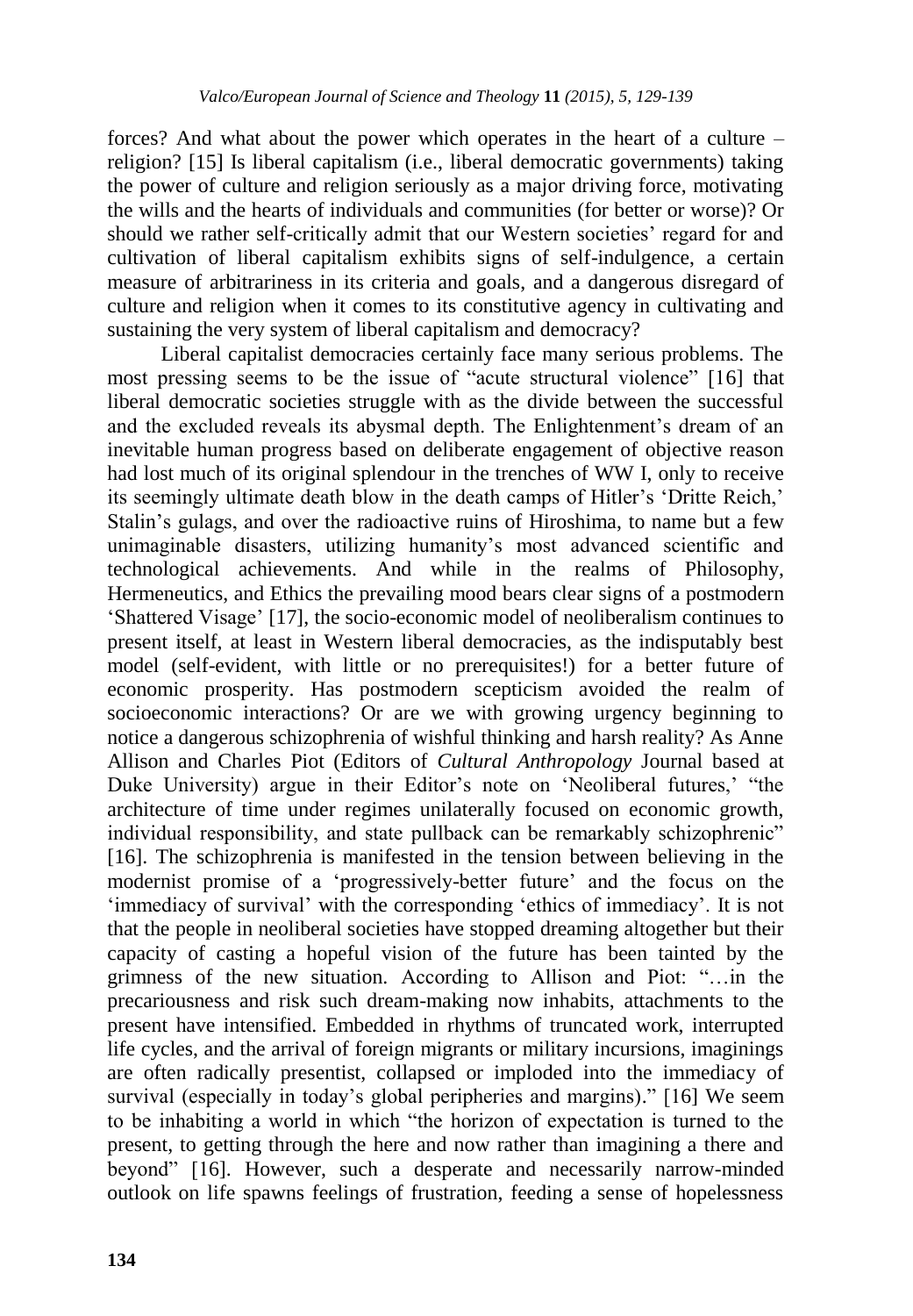and encouraging morally shallow solutions. Divested of a hopeful and meaningful life narrative, "[s]uch a refiguring of temporality is accompanied by an intensified attention to the materiality of everyday existence, one focused on shelter, food, and body — on an everyday here and now that has become little more than the struggle to survive"  $[16]$ .

The economically and socially 'successful' individuals – who constitute a critical majority in most developed Western economies (especially in those of the social-democratic type, such as Germany) – are far from being beyond dangerous waters. They face the dangers of 'flattening' and manipulation. Human individuality and personhood seem to be lulled by the omnipresent slogans of freedom, especially in its economic and moral senses, only to be consumed and 'flattened' by the 'soft' totalitarian power of consumerism. The loss of authentic individuality (in Kierkegaard's sense) goes unnoticed in this process, as individuals are being subconsciously influenced by the omnipresent normative images and messages of economic, political, and cultural marketing ads and media content [18]. People are invited to celebrate their freedom of choice, ridden of the burdensome task of a true self-reflection. They are to devote their time and energy into solving 'practical issues' at hand and shy away from the ‗impractical issues' of spiritual integrity and deep moral responsibilities. These seemingly less tangible realities become less and less intelligible and increasingly perplexing, as individuals lose grip with the inner core of their being (their 'authentic selves'), which urges them even more to flee into the more 'intelligible' and 'real' world of economic choices and instantly available gratifications. Thus the vicious circle of economic realities intertwined with human insatiable desires and unquenchable fears closes in upon us [19].

It is here where we might sense the heretical, pseudo-religious essence of liberal capitalist democracy, devoid of its proper cultural and religious roots and context, left to be governed solely by its own regulative principle – the invisible hand of the market and through it, the invisible but very much real force of human greed and desire to dominate. Or, as it often happens, "[t]he invisible hand of the market and the iron fist of the state combine and complement each other to make the lower classes accept desocialized wage labour and the social instability it brings in its wake. After a long eclipse, the prison thus returns to the frontline of institutions entrusted with maintaining the social order," [20] as Loïc Wacquant prophetically warns us. To become such pseudo-religious nightmare, ripe to morph into a neo-Fascist totalitarianism at the sign of a major crisis, this ‗naked' liberal capitalism must first in still two basic illusions in the people's minds: (1) the illusion of a natural, intact freedom of a human person in the shape of a true freedom of choice; and (2) the illusion of attaining true happiness in the sense of a deep, inner contentment, which supposedly naturally follows upon the enactment of one's intentional choices aimed at satisfying immediate (or, in some cases, more ‗elevated, noble') desires. A unilateral promotion of economic and cultural freedoms (i.e. the freedom to legally obtain and own property) in the context of what has been described above may thus be considered a new idol of our liberal society. Ironically, authentic individuality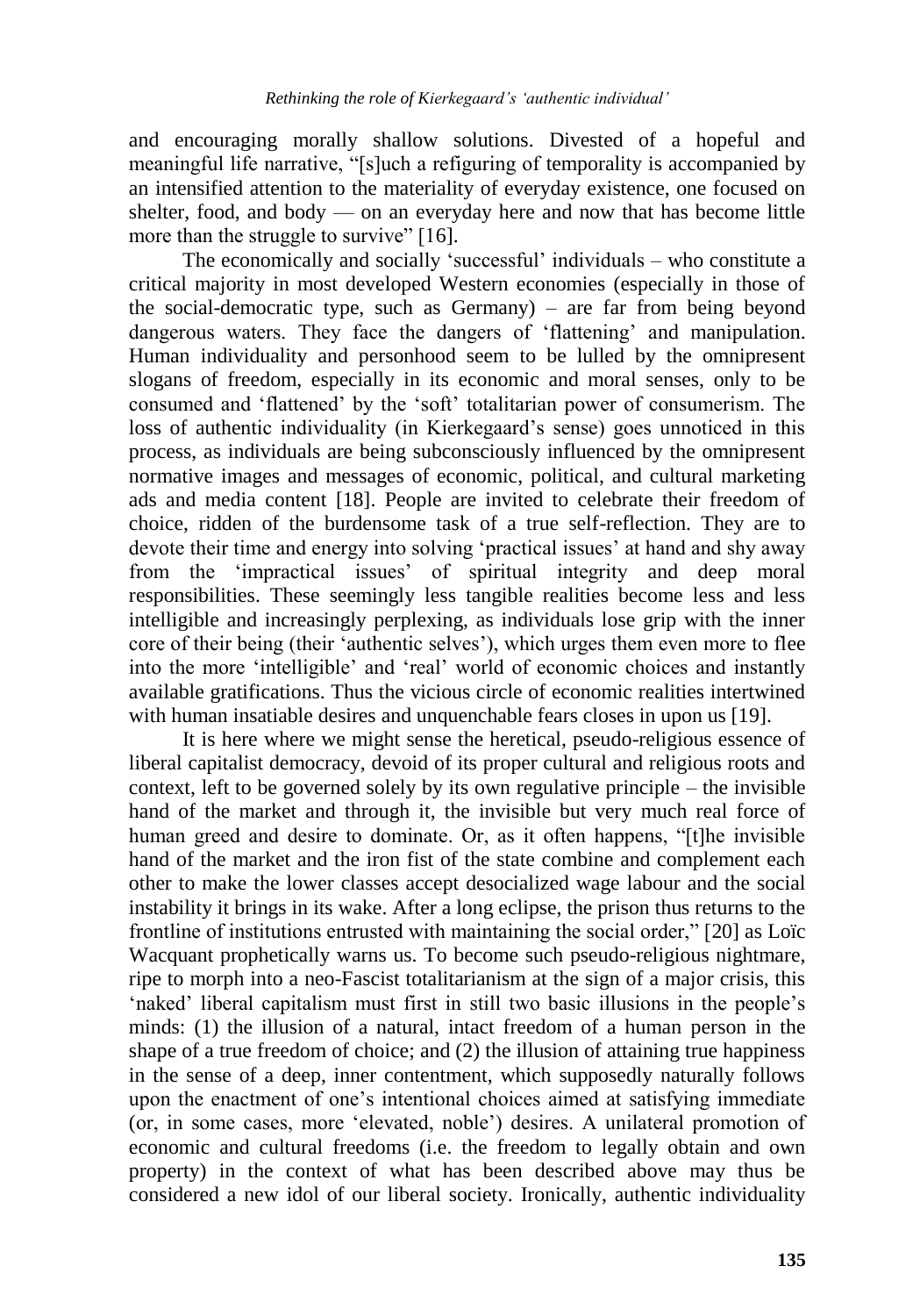remains a mere illusion in this chase after personal happiness. Instead, mindless crowds consisting of ‗mob-individuals' rule the day, believing to live in a free, liberal democracy. The fact is, they are far from being free and even farther from being truly content.

### **4. Kierkegaard's 'authentic individual' in his sickness unto death**

I argue that the way to a genuine, fulfilling, and lasting sense of contentment leads through the perils of one's personal 'existential revolution.' To be able to begin coping with the pressing question of ‗existential revolution,' one needs to first deal with the fundamental question of Anthropology [21]: What is a human being? What constitutes the human individual? How do we bring together the psychosomatic, intuitive, passionate, social, cultural, spiritual (etc.) dimensions of his/her existence? Building on the tradition of Biblical anthropology, Kierkegaard serves as a resource in our contemporary attempts to answer this question.

Kierkegaard regarded *Sickness unto Death* (together with his *Practice in Christianity*) as "the most perfect and truest thing I have ever written" [22] (Kierkegaard makes this remark in his journal entry from 1849). In this theological masterpiece, Kierkegaard provides a relational account of the self, thus offering a groundbreaking anthropological perspective. He conceives the self being constituted in the vary act of relating to itself and, subsequently, relating its own relatedness to the divine source of its being (a personal God). Rather than speaking of a 'given,' or static authentic self, Kierkegaard talks about a 'becoming' or an 'emerging' self. Indicative speech thus gives way to an edifying speech. "Such a relation that relates itself to itself, a self, must either have established itself or have been established by another. … The human self is such a derived, established relation, a relation that relates itself to itself and in relating itself to itself relates itself to another." [12, p. 13-14] The self of a person is a true self precisely because it comes to a self-realization, which in turn enables it to enter into an inner dialogue with itself. According to Kierkegaard, this would not be possible, if the human being were not conceived of dynamically (relationally). We may, therefore, say that the static (essential) conception of the self is overcome by discerning and establishing a constitutive relation to the Other. "A self directly before Christ is a self intensified by the inordinate concession from God, intensified by the inordinate accent that falls upon it because God allowed himself to be born, become man, suffer, and die also for the sake of this self. As stated previously, the greater the conception of God, the more self; so it holds true here: the greater the conception of Christ, the more self." [12, p. 113-114] For Kierkegaard, especially according to his mature writings after 1848, it is the God of Christianity who alone is able and willing to open up the human self from the inside and to re-centre his whole existence. However, there is no redeeming system of religious thought, nor a consecrated structure that would automatically lead people to this new, authentic (redeemed) existence. The truth is revealed in and through subjectivity, for, as Kierkegaard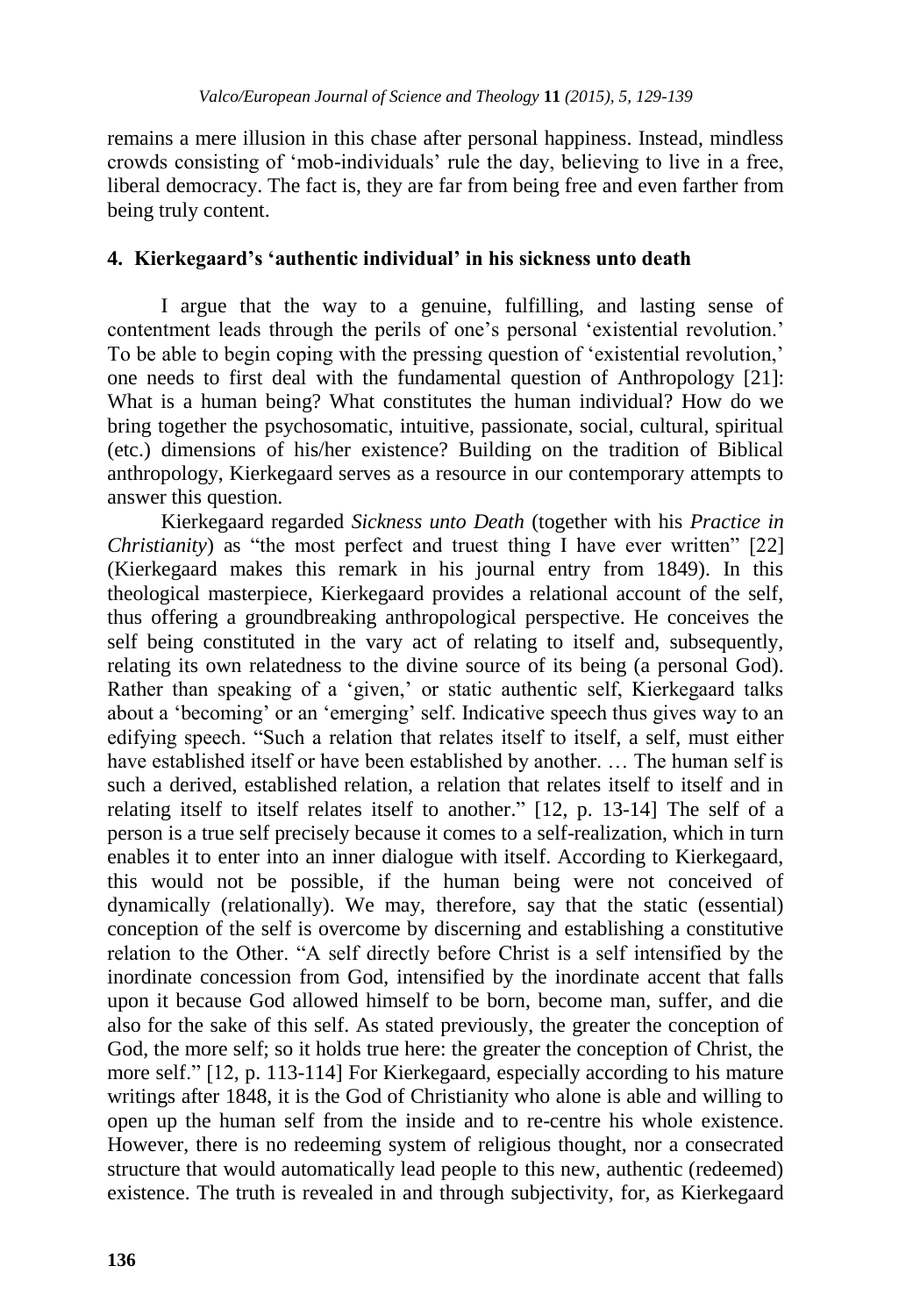says provokingly, 'truth is subjectivity'. This is valid not only in religious discourse but also in education, for "man always finds himself as a concrete person who verifies theoretical reflexion in life experience as every single educational act presupposes certain vision of purpose, possibly certain ideal final image of the educated one" [23]. As a unity of finite and infinite, the human being is an individual, a beautiful, self-aware, creative, reflecting and selfreflecting, and yet contingent self that stands before God as the source and ultimate goal of his/her existence [24]. This reflective freedom, actualized in concrete attitudes and actions within complex social relationships, experiencing passion and anxiety, love and doubt, fear and ecstasy – this dynamic tension between autonomy and contingency, the immediate and that which transcends her – is a good basis for the kind of existential revolution we are hoping for.

#### **5. Concluding remarks**

What we find in Kierkegaard, is a deliberate "focus on the individual as a responsible subject before God", which directly ensues from Kierkegaard's "conceiving of Christianity as 'existence-communication'" [25], rather than mere set of doctrinal formulations. Kierkegaard's calling the human self to what we may call a 'relational authenticity' may constitute the much needed inception (or inculcation) that will then grow to fuller complexity and beauty of transformed individuals and societies. This calling, however, must be clearly and intentionally communicated to human individuals [26]. To do this effectively, two crucial things (among other) need to be taken into consideration: (1) the role of 'influencers,' i.e. primarily educators  $[27]$  and politicians; (2) the role of traditional (or newly arisen) ‗narratives' [28]. John Milbank fittingly reminds us of the ‗educative' role such authentic individuals assume in society, pointing out also the challenges that it raises: "The 'educative' dimension cannot be itself democratized without an impossible infinite regression. It is here that, if one regards the role of the few (of educators, of intermediate associations, of political representatives) as but an unfortunate substitutionary necessity, one will undermine and corrupt democracy itself. Instead, for democracy to work, it must be complemented by a non-democratic 'Socratic' sense of the importance of the role of the few as pursuing truth and virtue for their own sake." [8, p. 264] The second powerful factor is that of the culturally constitutive force of narratives. In our attempts to positively shape our society, we should consider and rely on the power of embodied narratives – of cultural and religious traditions – rather than on neo-gnostic intellectual self-seeking (which inevitably remains hopelessly self-referential), self-authentication, or esoteric revelations and experiences. In order to cultivate the much desired ‗existential revolution,' I wish to argue, we need to re-discover, re-appropriate, and publically re-emphasize the constitutive character of cultural and religious traditions [29]. This, however, ought to be done not at the expense of the individual but rather conceived as being in a creative tension with the authentic self of an individual, recognizing and cultivating his/her relatedness and contingency as well as his/her uniqueness and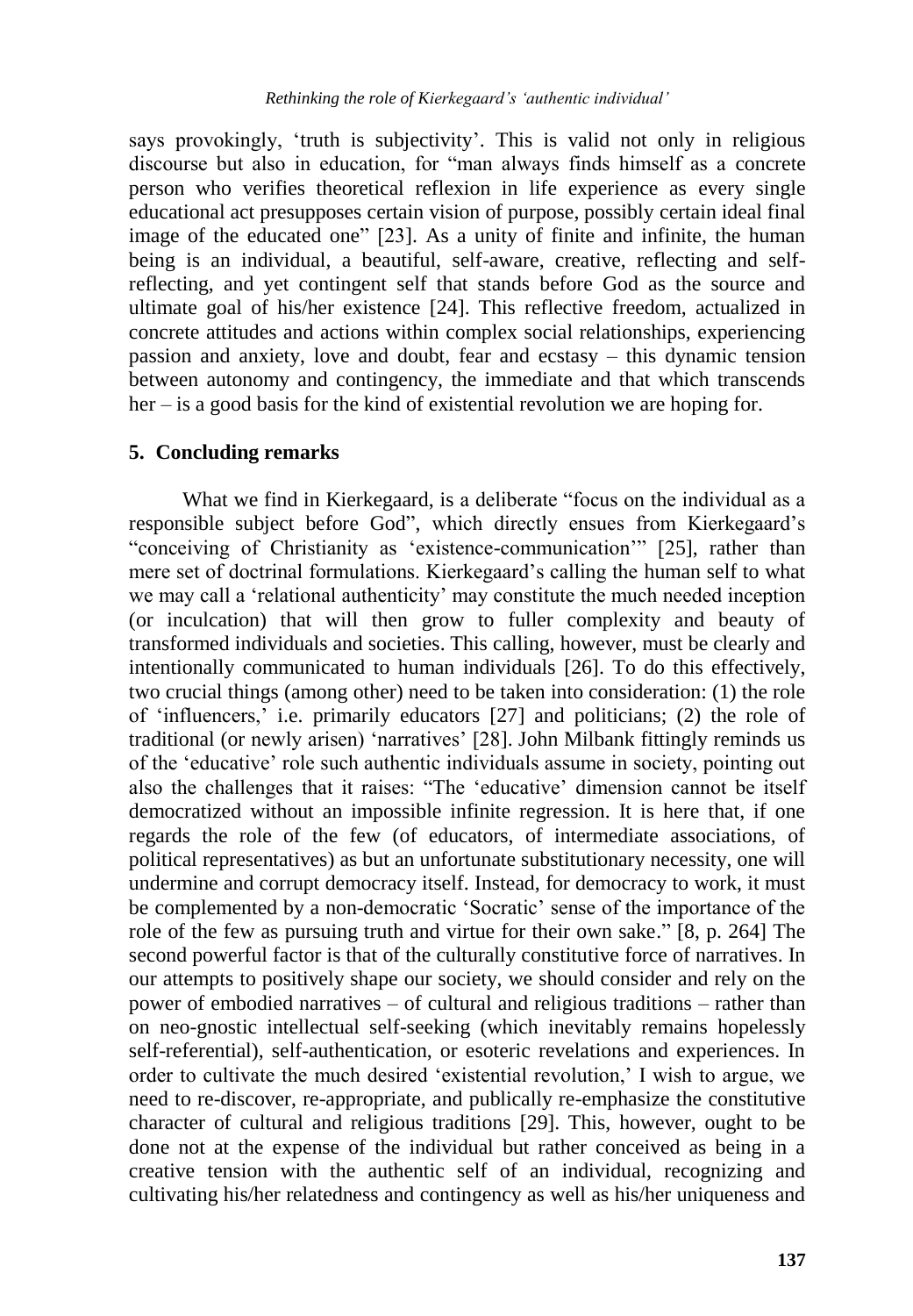irreducibility. It is not the task of the state to *enforce* any religious or moral consensus, for that would lead to a new communitarian totalitarianism; rather, the state should be open to the cultural influences of extra-governmental institutions and movements, and make it possible for such institutions and movements to exist. For the shared values and practiced virtues of our cultural and religious traditions, as George McLean states ever so eloquently, constitute "... [the] deepest, most penetrating self-understandings and the ultimate commitments which shape [the individuals'] mode of life. … This is no longer only a fixed body of teachings and practice taken objectively, but *especially also the way these are understood and lived interiorly or subjectively*, personally and socially, and engender a culture or way of life. … While unique in mode to each culture, this is their shared striving to live in the image of the divine." [30]

#### **References**

- [1] A. Giddens, *The Third Way. The Renewal of Social Democracy*, Polity Press, Cambridge, 1998.
- [2] N. Chomsky, *Profit over People – Neoliberalism and Global Order*, Seven Stories Press, New York, 1999.
- [3] A. Touraine, *Beyond Neoliberalism*, Polity Press, London, 2001.
- [4] J. Campbell and O. Pedersen, *The Rise of Neoliberalism and Institutional Analysis*, Princeton University Press, Princeton, 2001.
- [5] G. McLean, *Imagination in Religion and Social Life*, Council for Research in Values and Philosophy, Washington D.C., 2003.
- [6] D. Harvey, *A Brief History of Neoliberalism*, Oxford University Press, Oxford, 2005.
- [7] D. Harvey, *The Enigma of Capital*, Oxford University Press, New York, 2010.
- [8] J. Milbank, *Beyond Secular Order: The Representation of Being and the Representation of the People,* John Wiley & Sons, Chichester, 2013, 155.
- [9] R. Králik, *Kierkegaardův Abrahám: Kierkegaardova interpretace Abrahámovy víry*, KUD Apokalipsa, Ljubljana, 2013, 39.
- [10] R. Králik, Eur. J. Sci. Theol., **11(3)** (2015) 183-189.
- [11] M. Pavlíková, Eur. J. Sci. Theol., **11(3)** (2015) 191-200.
- [12] S. Kierkegaard, *The Sickness Unto Death: A Christian Psychological Exposition for Upbuilding and Awakening (by Anti-Climacus)*, in *Kierkegaard Works*, Vol. 19, English translation, Princeton University Press, Princeton, 1980.
- [13] L. Wacquant, *Punishing the Poor: The Neoliberal Government of Social Insecurity*, Duke University Press Books, Durham, 2009, 306.
- [14] D. Slivka, *Vplyv globalizácie na hodnotovú a religióznu orientáciu spoločnosti*, in *Globalizácia a náboženstvo,* Prešovská univerzita v Prešove, Prešov, 2011, 114- 120.
- [15] J. Štefeček, N. Bravená, andT. Máhrik, *Ethical Bridges: Interdisciplinary Insights into Ethical Challenges of Contemporary Philosophy, Theology and Technology,* Kierkegaard Circle, Toronto, 2011, 234-235.
- [16] A. Allison and C. Piot, Cult. Anthropol.*,* **29(1)** (2014) 3-7.
- [17] R.K. Zacharias, *A Shattered Visage: The Real Face of Atheism*, Wolgemuth & Hyatt Publishers, Brentwood, 1990.